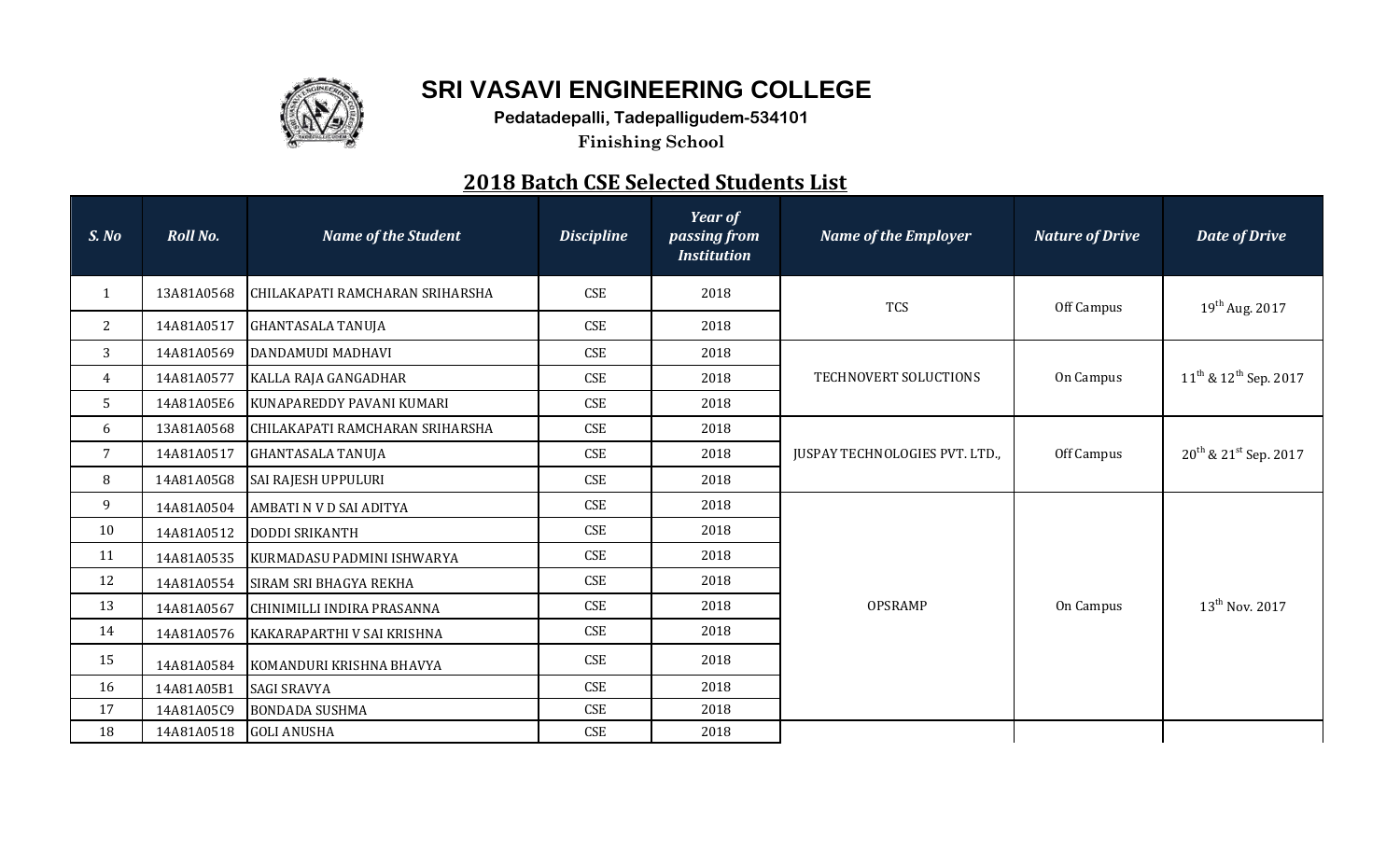| 19 | 14A81A0528 | KALLAKURI NAGA V LAKSHMI PRATYUSHA | <b>CSE</b> | 2018 | Cattain IT Labs Pvt. Ltd.,         | Off Campus      | 25th Nov 2017             |
|----|------------|------------------------------------|------------|------|------------------------------------|-----------------|---------------------------|
| 20 | 14A81A05A5 | PRAGALLAPATI RASHMITHA             | <b>CSE</b> | 2018 |                                    |                 |                           |
| 21 | 14A81A05B2 | SANGEETHA SRI LAKSHMI ALEKHYA      | <b>CSE</b> | 2018 |                                    |                 |                           |
| 22 | 14A81A05B8 | VEMULAPALLI SATYA AVINASH          | <b>CSE</b> | 2018 | PIXENTIA SOLUTIONS                 | Off Campus      | 30th Nov 2017             |
| 23 | 14A81A0565 | Mr. BOBBILI JAGADEESH              | <b>CSE</b> | 2018 | <b>CRYSTAL MANAGEMENT SERVICES</b> | Off Campus      | 21st Dec 2017             |
| 24 | 14A81A0526 | JOSYULA HIMA POORNIMA              | <b>CSE</b> | 2018 | <b>SPHERE</b>                      | On Campus       | 24th Jan 2018             |
| 25 | 14A81A0512 | <b>D SRIKANTH</b>                  | <b>CSE</b> | 2018 |                                    |                 | 17 <sup>th</sup> Dec 2017 |
| 26 | 14A81A05D5 | <b>D SAI MOHITH</b>                | <b>CSE</b> | 2018 |                                    |                 |                           |
| 27 | 14A81A05E6 | KUNAPAREDDY PAVANI KUMARI          | <b>CSE</b> | 2018 |                                    |                 |                           |
| 28 | 14A81A0550 | SAMAYAMANTHULA SAI LAKSHMI         | <b>CSE</b> | 2018 |                                    |                 |                           |
| 29 | 14A81A0598 | <b>MANNE DIVYA SREE</b>            | <b>CSE</b> | 2018 |                                    |                 |                           |
| 30 | 14A81A05C7 | <b>BOLLISETTI ALEKHYA</b>          | CSE        | 2018 |                                    |                 |                           |
| 31 | 14A81A05E8 | <b>MADDIPATI KAVITHA</b>           | <b>CSE</b> | 2018 |                                    |                 |                           |
| 32 | 14A81A05G3 | PERUMALLA MOHANA SAI KRISHNA       | <b>CSE</b> | 2018 | MIRACLE SOFTWARE SOLUTIONS         | On & Off Campus |                           |
| 33 | 14A81A0557 | THATAKUNTLA MOUNIKA                | <b>CSE</b> | 2018 |                                    |                 | 23rd Feb 2018             |
| 34 | 14A81A0507 | BHIMANADI NAGA DURGA MOUNIKA       | <b>CSE</b> | 2018 |                                    |                 |                           |
| 35 | 14A81A0531 | K VIJAYA LAKSHMI                   | <b>CSE</b> | 2018 |                                    |                 |                           |
| 36 | 14A81A05D1 | CHAKKA C V SATYA PADMA RAVALI      | <b>CSE</b> | 2018 |                                    |                 |                           |
| 37 | 14A81A05C5 | <b>B HARIKA CHAITANYA</b>          | <b>CSE</b> | 2018 |                                    |                 |                           |
| 38 | 14A81A05G4 | P RUPA PRIYA                       | <b>CSE</b> | 2018 |                                    |                 |                           |
| 39 | 14A81A05B2 | SANGEETHA SRI LAKSHMI ALEKHYA      | <b>CSE</b> | 2018 |                                    |                 |                           |
| 40 | 14A81A05A0 | <b>MATTA DONA SRI</b>              | <b>CSE</b> | 2018 |                                    |                 |                           |
| 41 | 14A81A05A7 | PYLA SATYA                         | <b>CSE</b> | 2018 |                                    |                 |                           |
| 42 | 14A81A05B7 | <b>VEMPALI RAVI KUMAR</b>          | <b>CSE</b> | 2018 |                                    |                 |                           |
| 43 | 14A81A05D2 | CHEERLA ANJANAPRIYA                | <b>CSE</b> | 2018 | Vee Technologies                   | On Campus       | 26th Feb 2018             |
| 44 | 14A81A05F2 | MULLAPUDI MOUNIKA                  | <b>CSE</b> | 2018 |                                    |                 |                           |
| 45 | 14A81A05G0 | PASUPULETI GITHIKA SUMANA          | <b>CSE</b> | 2018 |                                    |                 |                           |
| 46 | 14A81A05G2 | PERUMALLA MANJARI                  | <b>CSE</b> | 2018 |                                    |                 |                           |